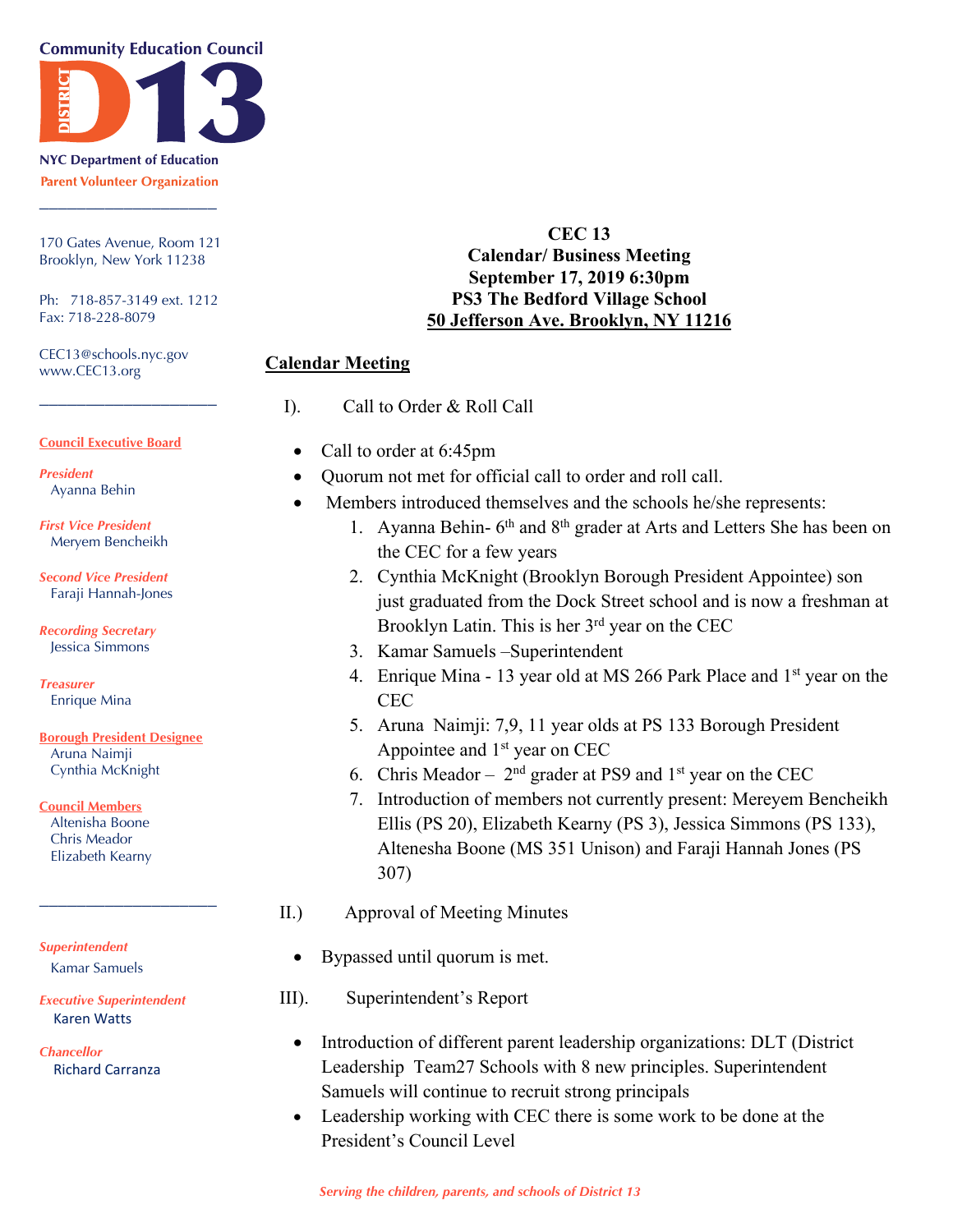- Review of Community District 13 Assessment Data
	- ELA 15 schools showed increases 11 schools showed decreases Math  $-17$  schools 7 schools showed decreases 1 school remained the same

School Level Engagement

- Re-siting of Satellite East Middle School to the K093 Building: There was a lot of work done to prepare the building for the transition. The principals are working well together.
- Opening of Middle School 915
- Upcoming School Community Engagement that will be result of the diversity grant.
- Gifted and Talented Phase Out in PS 009
- Potential Re-siting of Arts & Letters and engagement with impacted school communities

# **NYSIP Integration Professional Learning Community Grant**

Phase III is underway, and the application was submitted last week.

This program is designed to provide participants with the tools, information, and funding necessary to successfully design integration strategies tailored to the district's communities. The methods by which we look to integrate the District are as follows:

- Review of Zone Lines and admission criteria/policy.
- Access to rigorous and unique programming including but not limited to AP courses, DL G & T, dual accreditation at the high school level, ASD)
- Training in Culturally Response Pedagogy, Implicit Bias, and Root Cause Analysis
- We will be working with the community to garner feedback regarding the proposed pilot program

## **Chancellor Diversity Grant**

In support of Chancellor Carranza's priorities to advance equity and collaborate with communities, the DOE is awarding \$2 million in planning grants for the 2018–19 and 2019–20 school years, which will provide funding and technical assistance to Community School Districts (CSDs) in developing diversity plans. The DOE plans to award ten CSDs grants of up to \$200,000 each over a three-year period; the number and amount of the awards may change depending on how many applications are received and the needs of individual districts. Superintendents may collaborate with borough/citywide support staff in developing their plans and may partner with other superintendents to submit cross-district plans. Funding for these districts will be adjusted accordingly. Superintendents can work with borough/citywide office staff in completing this application, highlighting goals and plans for the community engagement process:

The CSDs are expected to use this grant to implement a community engagement process that will result in a diversity plan for the district. All CSDs are encouraged to apply regardless of the current demographic make-up of the district.

## *Comment:*

Chronic Absenteeism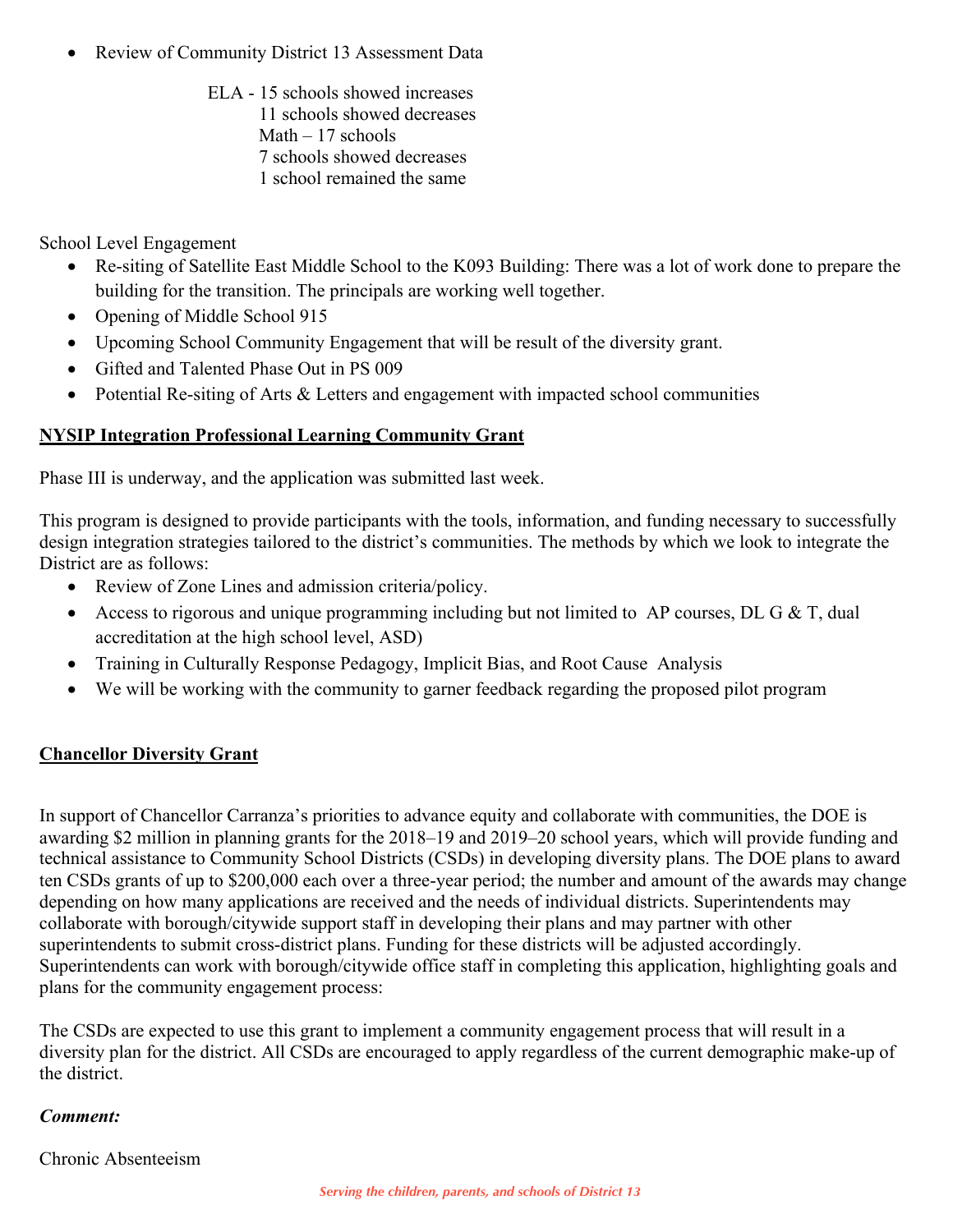- Fariji expressed that school leaders should consider special circumstances that are a legitimate concern and cause for the absence. There should be more that school leaders and DOE administrators can do to support the real needs of students and parents.
- Ayanna suggested a caravan that could assist with decreasing chronic absenteeism by providing a community committed to getting students in the same neighborhood to school on time.
- Superintendent response: What has been described is the core work of an equity team.
- Ben Green (parent) concurs and says equity teams should be inclusive and not exclusive of parents.
- Parent (name not recorded) shared concern for parents in special circumstances such as living in shelters, domestic violence

## IV.) President's Report

- Welcome to all and thank you to PS 3, to Principal Kristina Breecher and Parent Coordinator Atasha Johnson. Shout out to CEC13 member Elizabeth Kearney who could not be here tonight, but has been a great voice on the CEC from PS3 and from the community.
- We as a CEC are focused on serving the whole child in every school that exists in District 13. We are liaisons with every community school in the District, we visit schools, go to PTA meetings, SLT meetings and more so that we can help to amplify your voices to the Superintendent's office and the folks at every department within the DOE.
- Many of our members were elected in this year's Spring elections, and we held our first meeting together in July. We will have at least one meeting a month this year, and our agenda is shaped by the issues that we have seen rise up in our experience as parents and parent-leaders as well as from what we hear from you every day.
- We have already been working on the priorities that we have inherited and those that we plan to address as they arise, as well as those that we can see coming in the future. These priorities are, in no particular order: systemic racism and segregation, equitable sharing of resources, school buildings (which means building maintenance, upgrades, and school moves), wellness (which includes school food and opportunities for joint nutrition and other scientific education, physical and mental health, and garden train), charter/public school relations, STEAM, and educational rigor. It should go without saying that in all of these priorities we are considering the needs of children with IEPs and English Language Learners. We are privileged to have a couple of parents helping to center the voices from the IEP community, and we continue to seek a CEC member from the ELL community as well.

Here's a look at what we have been doing this summer and plan to do this year:

## WELLNESS - MENTAL AND PHYSICAL HEALTH:

• Healthy Food - Several of us have joined the Alliance for Healthy Food and have been working with that group, and with others, including the Office of School Food's Andrew Goodman who is here tonight, and city legislators and elected officials to improve the quality of the food in our schools. It is well known that when children have access to healthy food, meaning whole foods, fruits and vegetables, their physical,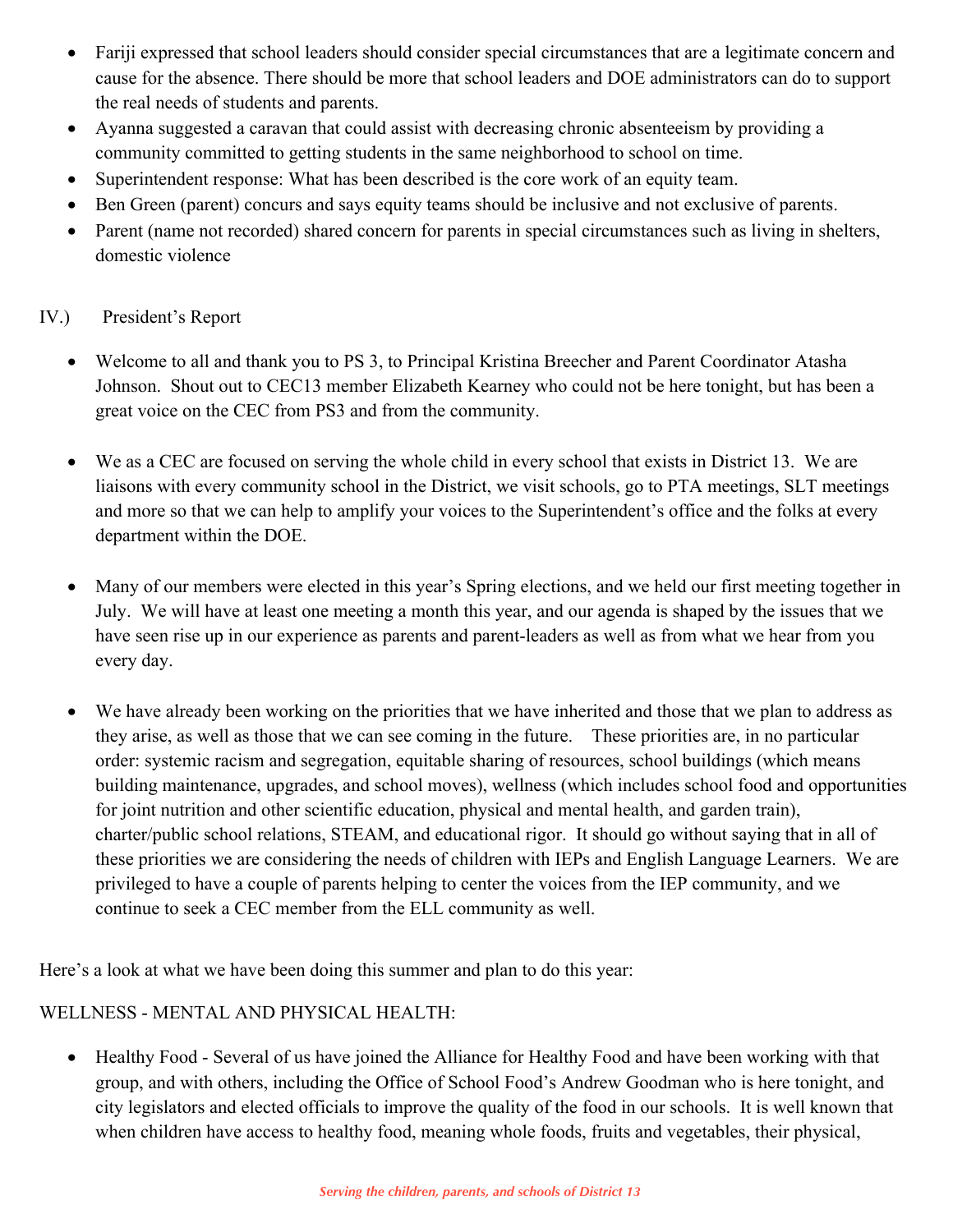emotional and intellectual health is better, which leads to better outcomes for them and the other members of their school communities.

- Wegman's reached out to us over the summer because they are moving to the Brooklyn Navy Yard and reaching out to the schools in D13 to provide some nutritional education and fresh food to go along with it. Tomorrow they will be visiting PS270 and on the 27th they'll be at PS56. If you're interested in having them visit your school, please reach out to us by email and make sure that you've got school food in the subject line. They open next month and will start making school visits again in January.
- You can also reach out to us to find out more about the Alliance for Healthy School Food, including how to move your school to the Alternative School Food Menu, how to join the Garden Train, which brings gardening to our schools Dr. Meryem Bencheik-Ellis or I will get back to you.
- •
- Our Wellness Committee focuses on healthy food, the Garden Train, physical activity and mental health, we will meet before the October CEC meeting, and members include: Ayanna, Meryem, Cynthia & Aruna

# DESEGREGATION AND INTEGRATION

- District 13 has been a leader in this area for years, and we have been clear that when we talk about desegregation and integration of our schools, that we aren't just talking about moving bodies from one neighborhood to another. This is part of the work, having children and faculty of different races working together. But, the bulk of the work we think is reflected by the 5 Rs that were articulated by the youth-led group IntegrateNYC - (1) Racial Integration: Who is in our schools, (2) Resource Allocation: What is in our schools, (3) Relationship Across Group Identity: how do students relate to one another across differences and how do teachers learn to build across difference, (4) Restorative Justice: Who is punished in our schools and how, and (5) Teacher Representation: Who teaches and leads in our schools.
- In the Spring, we invited the folks from Teens Take Charge to share their experiences with us and to help inform our work. In the Fall of last year, we had almost 1000 people come together with D16 and ASID to talk about this work. From there, our District has been privileged to receive 2 grants to help support this work going forward - 1 grant from the state and the other from the City. Together with our partners in the DOE, and the Superintendent's office, we are going to work with other stakeholders to support a process in District 13 where we identify a pathway forward. We cannot wait another minute to make sure that every child in this District has access to a rigorous and empowering education. If you are interested in joining us in this part of our mission, please email us with Desegregation in the subject line and please keep an eye out for information about a late October or early November special meeting that will be entirely focused on desegregation in District 13. We want to hear your hopes and your fears and we want to find a way that voices from every school are part of the process.
- We are also very lucky in District 13 to have award-winning journalist Nikole Hannah-Jones in our parent body. And her talented and thoughtful husband Faraji Hannah-Jones as our CEC Second Vice President and now the PTA President for PS307. You'll hear more about this later on tonight, but I did want to highlight her 1619 Project with the New York Times and the Pulitzer Center's K-12 programming that is free for all. We have some copies of the magazine in the auditorium tonight.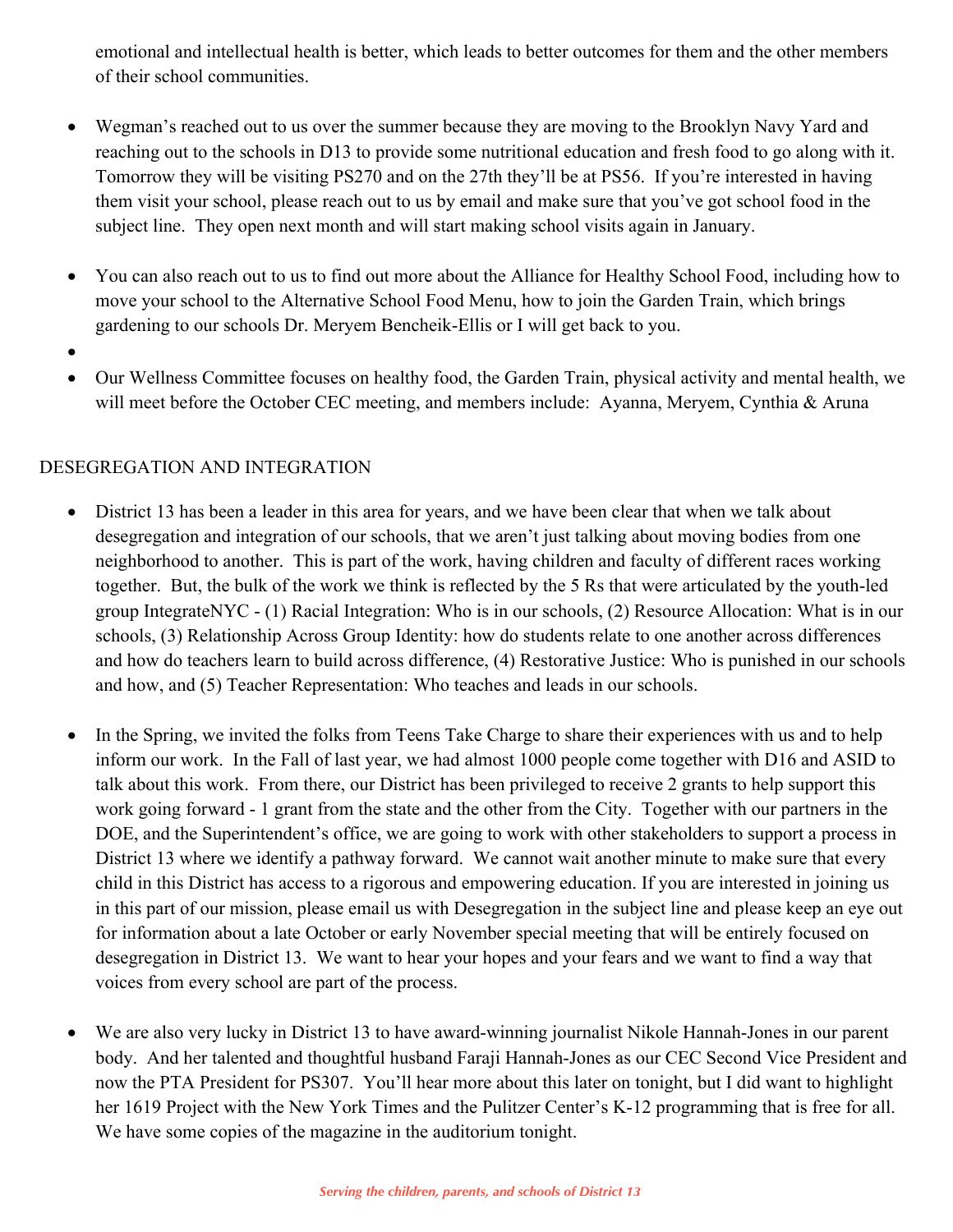#### SCHOOL BUILDINGS

- As part of the way that we are incorporating the 5Rs into our mission as a CEC, we are using that lens to think about every aspect of our job, including our review of school buildings - their maintenance, and their locations. This is why last Spring when we saw that moving MS301 to the PS93 school building would provide that campus with an opportunity to grow, share resources, and thrive. We also noticed that without MS301, PS305 would struggle to do the same. We asked for the Superintendent and the DOE to work with us to create an opportunity here that would help make sure that the PS305 leadership, as well as all constituents in this community, would be supported in having conversations with other schools, including Arts & Letters, PS20 and PS44, about a path forward that would resolve some of the under and overenrollment issues in the District while keeping equity and the 5 Rs at the forefront of that conversation. The group of stakeholders met twice in June and will be meeting again soon to continue to have these conversations and to come up with a path forward.
- It's clear from the Superintendents' presentation, that there may be other schools in this community that need to have their own conversations to help resolve issues of resources, equity, and utilization. Given our experience in District 13, the outcomes of those conversations are best when they are proactive and driven by the school
- communities themselves instead of starting in an office or a cubicle in Manhattan.
- We are inviting the Office of District Planning to come to our November 12 CEC meeting to share the District-wide Data Workbook with us. And, you can be sure that we will have reviewed it in advance of their presentation and will be ready with substantive questions to make sure that everyone who attends can understand what the report says and what the consequences of the data mean for us.
- We are also starting our school visits now and will complete the first round in October, this will help to make sure that we are ready for the various Capital Plan requests that our schools will put forward.

# RIGOR

- We want folks to choose District 13 elementary, middle and high schools. And, we know that one of the best ways to do this is to make sure that these schools offer rigorous, challenging, and creative curriculums. We want our students to have access to world languages, emerging technology, and the best that a worldclass city like New York has to offer. We are supporting our schools and our Superintendent in creative partnerships. We also want to support our school communities in giving students an opportunity to shine and to be celebrated for their excellence.
- •
- In the Spring, we have a STEAM fair, we announced the award winners at our June meeting, and we will look for another opportunity this year to do the same. Next Wednesday is WE Day at the Barclay's Center, where we will help to celebrate students from around the Borough who are engaged in Community Service by giving back to those in need. And, the CEC is looking for a way to work with our schools to showcase each school's talent on a District-wide level, and to come up with a District-wide literary challenge.
- We are also inviting all of our Middle Schools to our October 29 CEC meeting, we want to hear from them what their strengths and challenges are, so that we can be sure to support them in any way that we can. We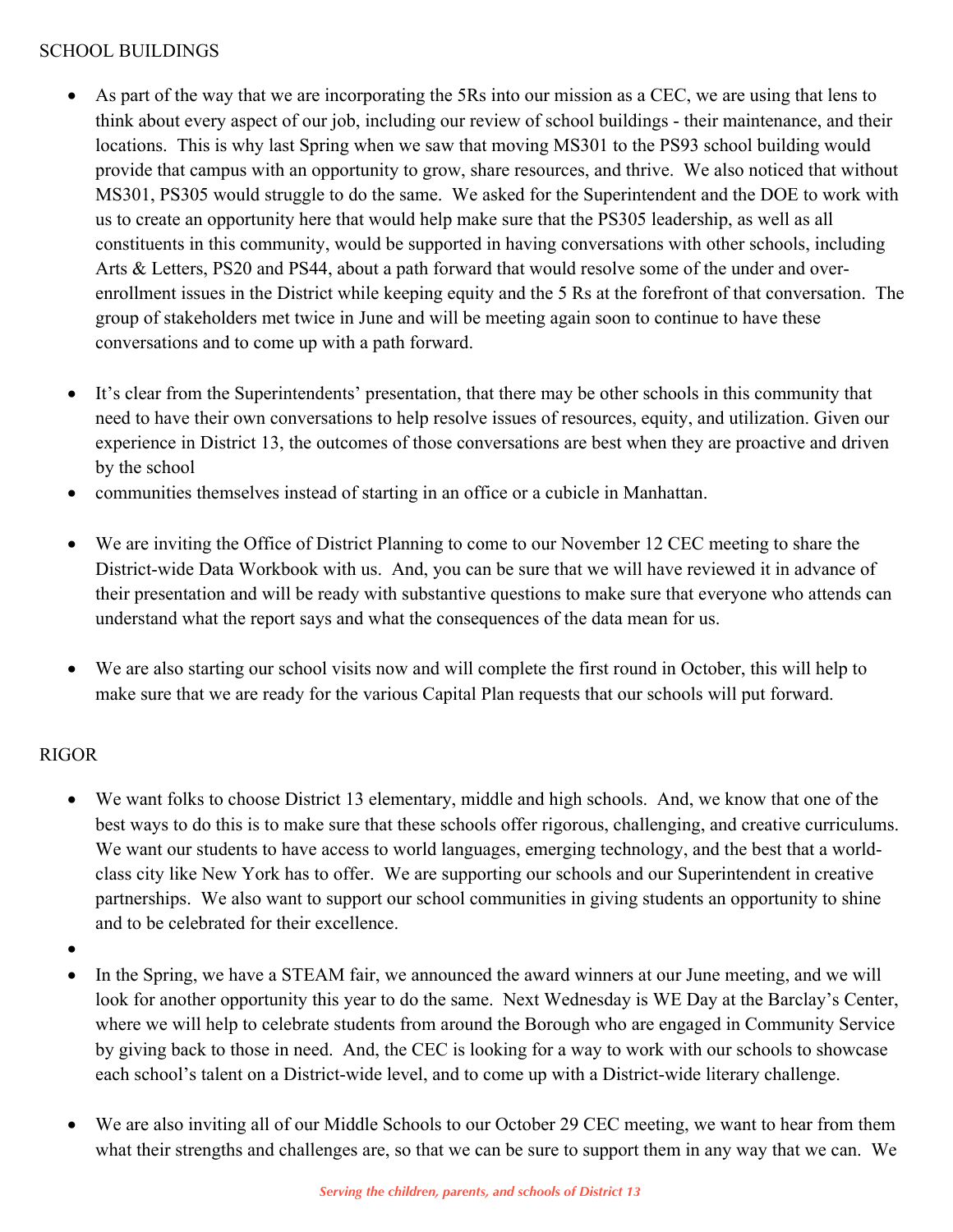know that we have some wonderful schools in our district and we want to make sure that you all know what they are. When you're looking for a middle school, we want to make sure that you're looking in District 13 and when you find your school, we want to help make sure that you made the right choice in school that will help prepare your student for success.

- State tests, we do not speak with one voice on this issue. It is up to each family to decide whether and when to Opt Out of the State Tests. The data has been useful for some schools and for the District as a whole to see which schools need the most help. But, there is a strong argument that testing, especially for young children does more harm that good. It's a complicated issue and one that we will continue to circle back to. Especially as we review the recommendations made by the SDAG.
- We have decided that while the state legislature may act on these priorities in 2020, we should work today to build relationships with the charter schools in our District so that we can show that transparency and accountability is healthy for all schools, including charters.
- Last week there was a hearing related to the renewal and revision of several charters in D13, we used that opportunity to help build relationships with those schools.
- Still to come is the September 24 hearing for Success Ft. Greene and the January 7 hearing for Community Roots. The hearings are open to the public. And, as we upgrade our Communications plan we will find ways to share that information with you.
- September 9, 2019 hearing: Achievement First Endeavor Charter School (renewal); Brooklyn East Collegiate Charter School (renewal & revision); Leadership Preparatory Bedford Stuyvesant Charter School (renewal & revision)
- Today is Constitution Day, where we as citizens observe and recognize the adoption of the US Constitution and those who have become citizens. So, let us take a moment to do just that - celebrate the living breathing Constitution that has taken us from 1787 to 2019 and which will hopefully secure our rights as citizens going forward. Let us take a moment to celebrate the immigrants in our midst and our immigrant relatives who through hard work and dedication became US citizens, and to those who are striving towards citizenship today, let us wish them well on their journey. (Faraji shared information about the meaning of today and the popularity of the newspapers and magazines printed to share information of its importance).
- As both an attorney and arbitrator, I have sworn an oath to uphold the US Constitution and its laws, and it fills me with hope to recite the preamble for you now:
- Recited: We the People, of the United States of America, in Order to form a more perfect Union, establish Justice, insure domestic Tranquility, provide for the common defence, promote the general Welfare, and secure the Blessings of Liberty to ourselves and our Posterity, do ordain and establish the Constitution of the United States of America.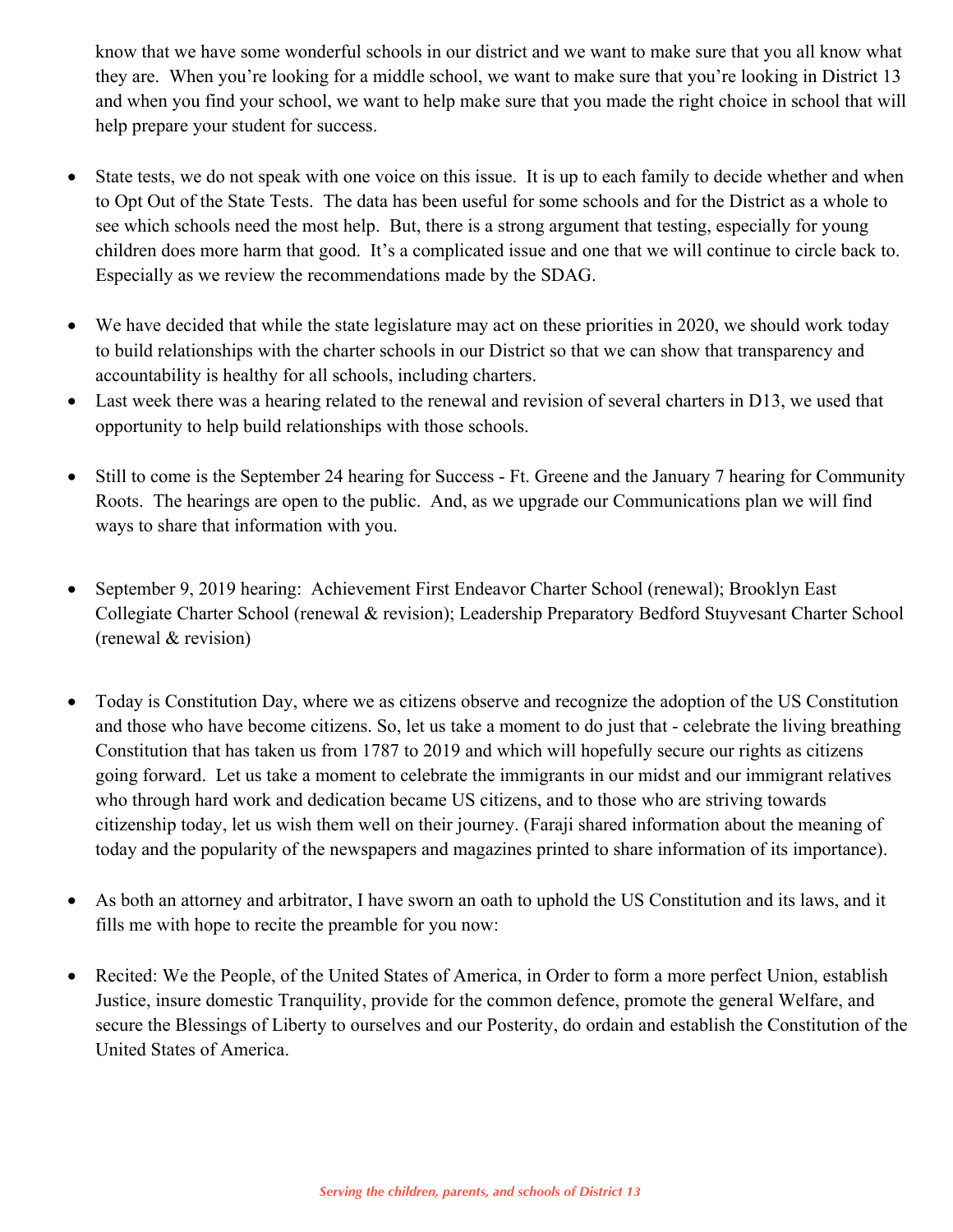# CHARTER SCHOOL RELATIONSHIPS

- Although most of our jurisdiction centers on Community Schools, we believe that it is our job to look out for all of the students in District 13 who receive public funds. This is why we passed a resolution last year asking for the state government to maintain the charter cap, and asking for transparency and accountability for charter schools.
- Propose language
- Literary Event and Talent Show
- MS 1 information from developers: There is a meeting

\*Quorum met at 7:08\*

- Meeting minutes were reviewed and unanimously accepted. Motion made by Cynthia and 2nd by Enrique
- V.) Presentation from D.K. Holland:
- Presentation by Elizabeth Waters and DK Holland Co-Directors of Inquiring Minds about Constitution Day
- VI.) New Business: Continued discussion of presentation.
- VII.) Public Comment
- Comments expressed during reports.
- VIII.) Adjournment: 7:59pm
	- Motion made by Cynthia and 2<sup>nd</sup> by Enrique and Chris

## Business Meeting

- I.) Call to Order & Roll Call Roll 8:00pm: Ayanna Behin, Faraji Hannah Jones, Chris Meador, Aruna, Cynthia McKnight and Mereyem Bencheick
- II.) Review Mission Statement (2 mins.)
	- Mission Statement was reviewed and conditionally accepted. It will be revisited at the November meeting. Discussion about mission statement being inclusive of chancellor wording while being sensitive to how the workding impacts parents. Suggested: Prioritize parent voices and engagement
- III.) Finalize Liasion List
	- Liaison list was reviewed and a liaison was assigned to each school and alternates assigned to 3 schools for temporary coverage.
- IV.) New Business
	- Chris: Can we begin scheduling meetings with principals? We will begin to do that and there is a great template created by Enrique that we will distribute to the council as a template
	- CEC welcome letter went out to the principals by email
	- SuggestiBreak out between business and calendar meeting